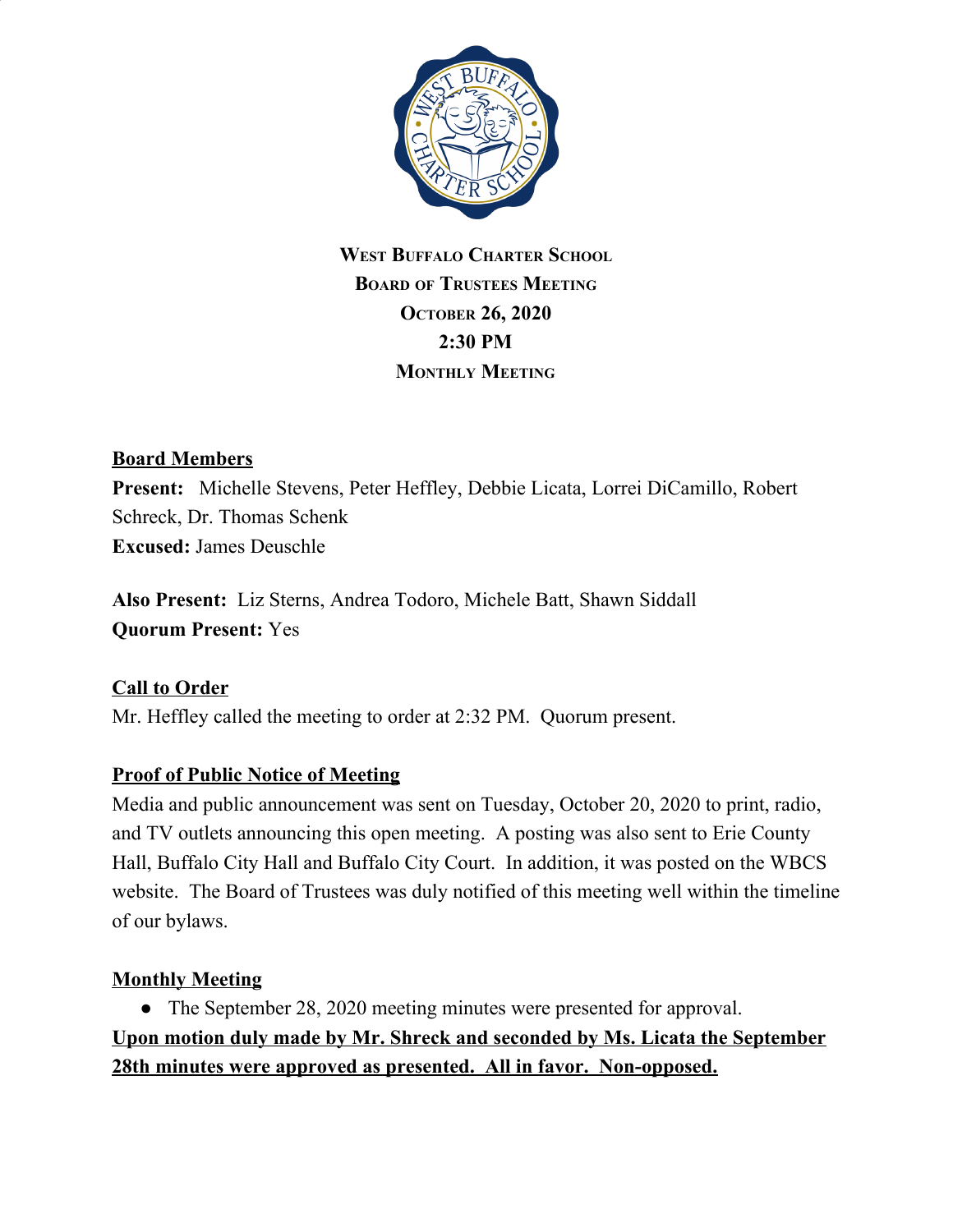# **Financial Report**

Mrs. Sterns presented the financial reports for the period ending September 30, 2020 (a copy is attached hereto and made a part hereof.)

- Favorable to budget in all areas.
- Enrollment is up. Backfilled all students that we have lost.
- Audit finished with no issues (all done remotely). Filed by Nov. 1st.
- Talked about a digital consultant (Sara Qureshi) to track her time to see if we need an in-house position in the future. \$35/hr fee.
- Accounting intern was presented to the board for approval.

**Upon motion duly made by Ms. Licata and seconded by Dr. Schenk, the consultant (Sara Qureshi) was approved as presented. All in favor. Non-opposed.**

**Upon motion duly made by Mrs. Stevens and seconded by Mr. Shreck, the intern accounting position for Anna Sterns was approved as presented. All in favor. Non-opposed**

**Upon motion duly made by Ms. Licata and seconded by Mrs. Stevens the financial report was approved as presented. All in favor. Non-opposed**

# **School Leader Report**

Mrs. Todoro presented the School Leader report (a copy is attached hereto and made a part hereof).

- COVID policies and updates up to speed still. Zero positive cases so far.
- Return to school policy changed with a doctor's note instead of a negative COVID test.
- WBCS is still not a "yellow" zone. If in the "Yellow Zone" we random test 25% of onsite people.
- WBCS presented at the NYS Charter School Association Conference. Talked about ANET and critical friends visits. Team of WBCS staff also presented in EL National Conference on implementation of EL modules in the classroom.
- Changing assessment tool to NWEA Map Growth assessments. NYS test alignment. Will cost \$8,000.
- Mrs. DiCamillo highlighted the Academic Cmte. meeting today. Noted a need for more PD on writing.